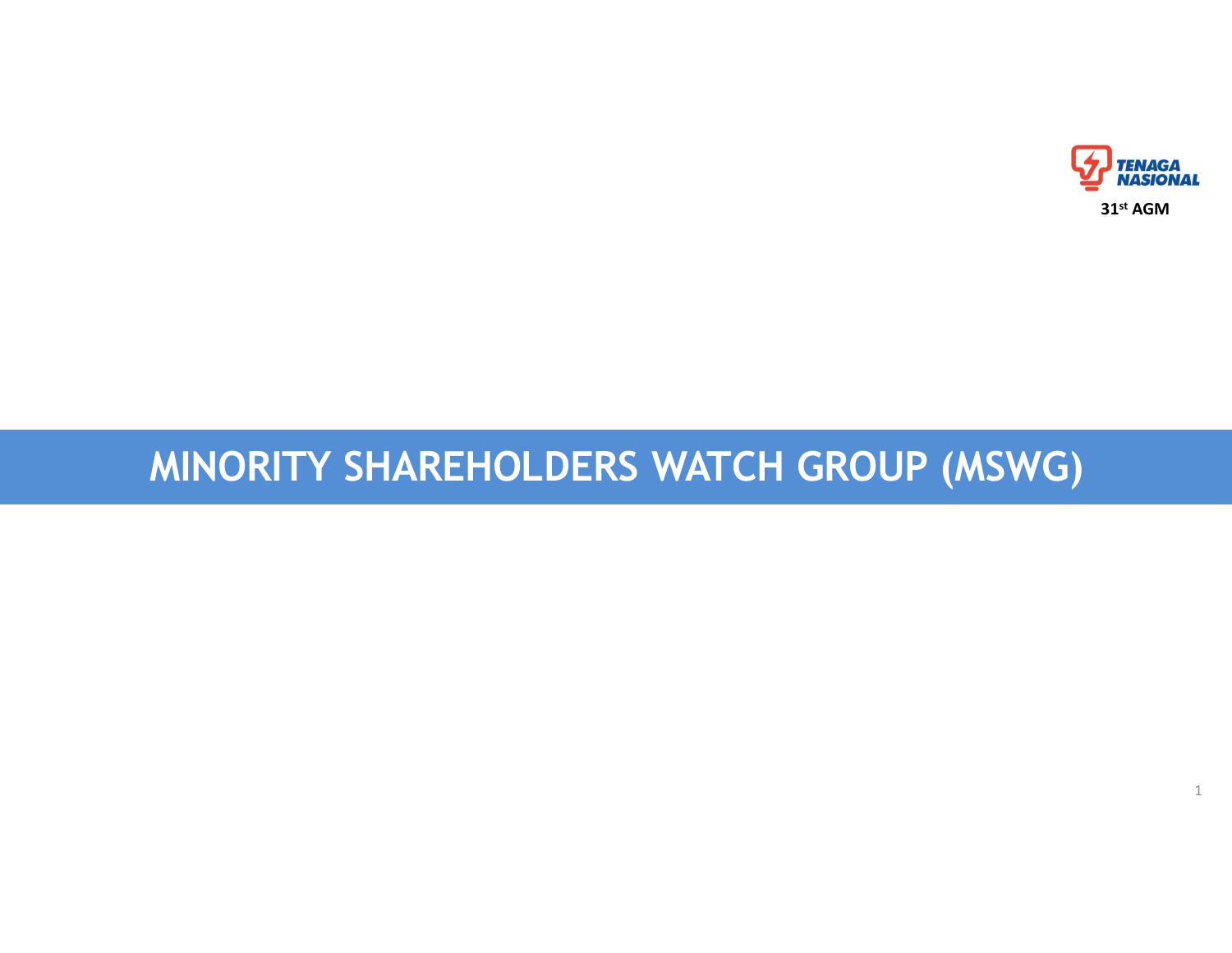

- 1) TNB has set the target of increasing its renewable Energy<br>
1) TNB has set the target of increasing its renewable energy (RE) capacity to 8,300MW (inclusive of large hydro<br>
projects) by 2025 from 3,398.2MW as of end of SWG<br>
perational & Financial Matters - Renewable Energy<br>
TNB has set the target of increasing its renewable energy (RE) capacity to 8,300MW (inclusive of large hydro<br>
projects) by 2025 from 3,398.2MW as of end of 2020. Of t comprise international RE assets and the remaining will be domestic assets. a) Most is the estimated Matters - Renewable Energy<br>
TNB has set the target of increasing its renewable energy (RE) capacity to 8,300MW (inclusive of large hydro<br>
projects) by 2025 from 3,398.2MW as of end of 2020. Of the **Conduct Action Conduct Conduct Conduct Conduct Conduct Conduct Conduct** TNB has set the target of increasing its renewable energy (RE) capacity to 8,300MW (inclusive of large hydro projects) by 2025 from 3,398.2MW as of e VG<br>
Traitional & Financial Matters - Renewable Energy<br>
B has set the target of increasing its renewable energy (RE) capaci<br>
jects) by 2025 from 3,398.2MW as of end of 2020. Of the 8,<br>
inprise international RE assets and th Answer (a & b):<br>
The Group is est the target of increasing its renewable Energy<br>
1) TNB has set the target of increasing its renewable energy (RE) capacity to 8,300MW (inclusive of large hydro<br>
1) TNB has set the target of **Contribute an additional EE Financial Matters - Renewable Energy** (RE) capacity to 8,300MW (inclusive of large hydro projects) by 2025 from 3,398.2MW as of end of 2020. Of the 8,300MW, 62.6% of it (or 5,200MW) will compri MSWG<br>Operational & Financial Matters - Renewable Energy<br>
) TNB has set the target of increasing its renewable energy (RE) capacity to 8,300M<br>
projects) by 2025 from 3,398.2MW as of end of 2020. Of the 8,300MW, 62.69<br>
compr
	-
	-

- 
- policy.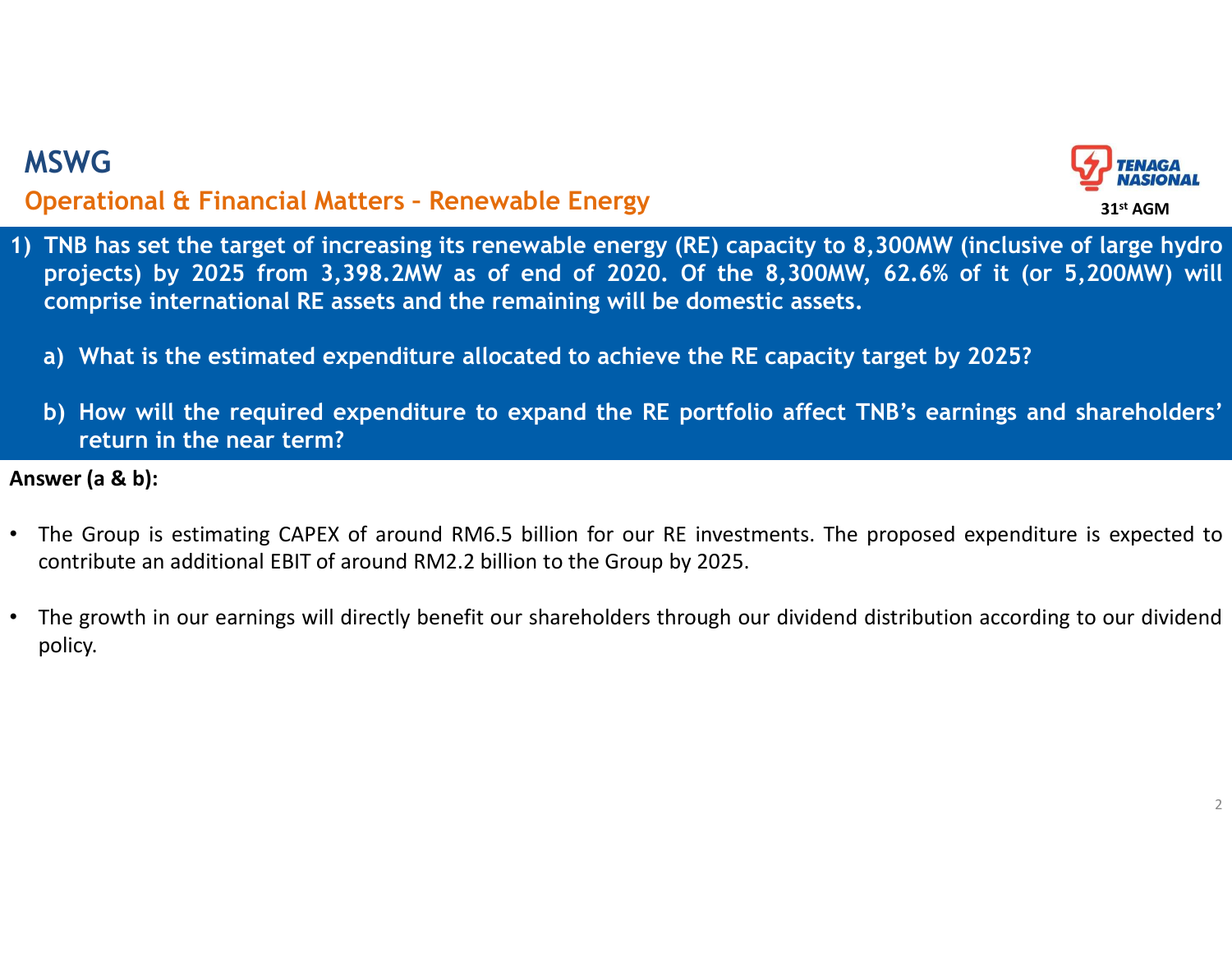

- 2) The Regulatory Period 2 had been extended for another year to 2021 with base tariff maintained at 39.45<br>2) The Regulatory Period 2 had been extended for another year to 2021 with base tariff maintained at 39.45<br>3) i) Wi MSWG<br>Operational & Financial Matters - Regulatory (1/2)<br>) The Regulatory Period 2 had been extended for another year to 2021 with base<br>sen per kWh and weighted average cost of capital (WACC) at 7.3%.
	- SWG<br> **SERVIG DEFECT CONTER CONTER CONTAINS CONTAINS CONTAINS CONTAINS CONTAINST DEPTH AND MASIONAL**<br>
	The Regulatory Period 2 had been extended for another year to 2021 with base tariff maintained at 39.4<br>
	Sen per kWh and w SWG<br> **a)** i) Will the Regulatory Period 2 had been extended for another year to 2021 with base tariff maintained at 39.45<br>
	a) i) Will the base tariff (which is computed based on capital expenditure and operating expenditu numbers before 2018) yield similar level of return in 2021, with base tariff maintained at 39.45<br>
	i) Will the base tariff (which is computed based on capital expenditure and operating expenditure<br>
	i) Will the base tariff ( years? **individed** Extension and the Financial Matters - Regulatory (1/2)<br> **Extending to the extended** for another year to 2021 with base tariff maintained at 3<br>
	per kWh and weighted average cost of capital (WACC) at 7.3%.<br>
	(i) W MSWG<br>
	Operational & Financial Matters - Regulatory (1/2)<br>
	) The Regulatory Period 2 had been extended for another<br>
	sen per kWh and weighted average cost of capital (WACC)<br>
	a) i) Will the base tariff (which is computed base The Regulatory Period 2 had been extended for another year to 2021 with base tariff maintained at 39.45<br>
	Sum per kWh and weighted average cost of capital (WACC) at 7.3%.<br>
	a) i) will the base tariff (which is computed base **Operational & Financial Matters - Regulatory (1/2)**<br>
	The Regulatory Period 2 had been extended for another year to 2021 with base tariff maintained at 39.45<br>
	sen per kWh and weighted average cost of capital (WACC) at 7.3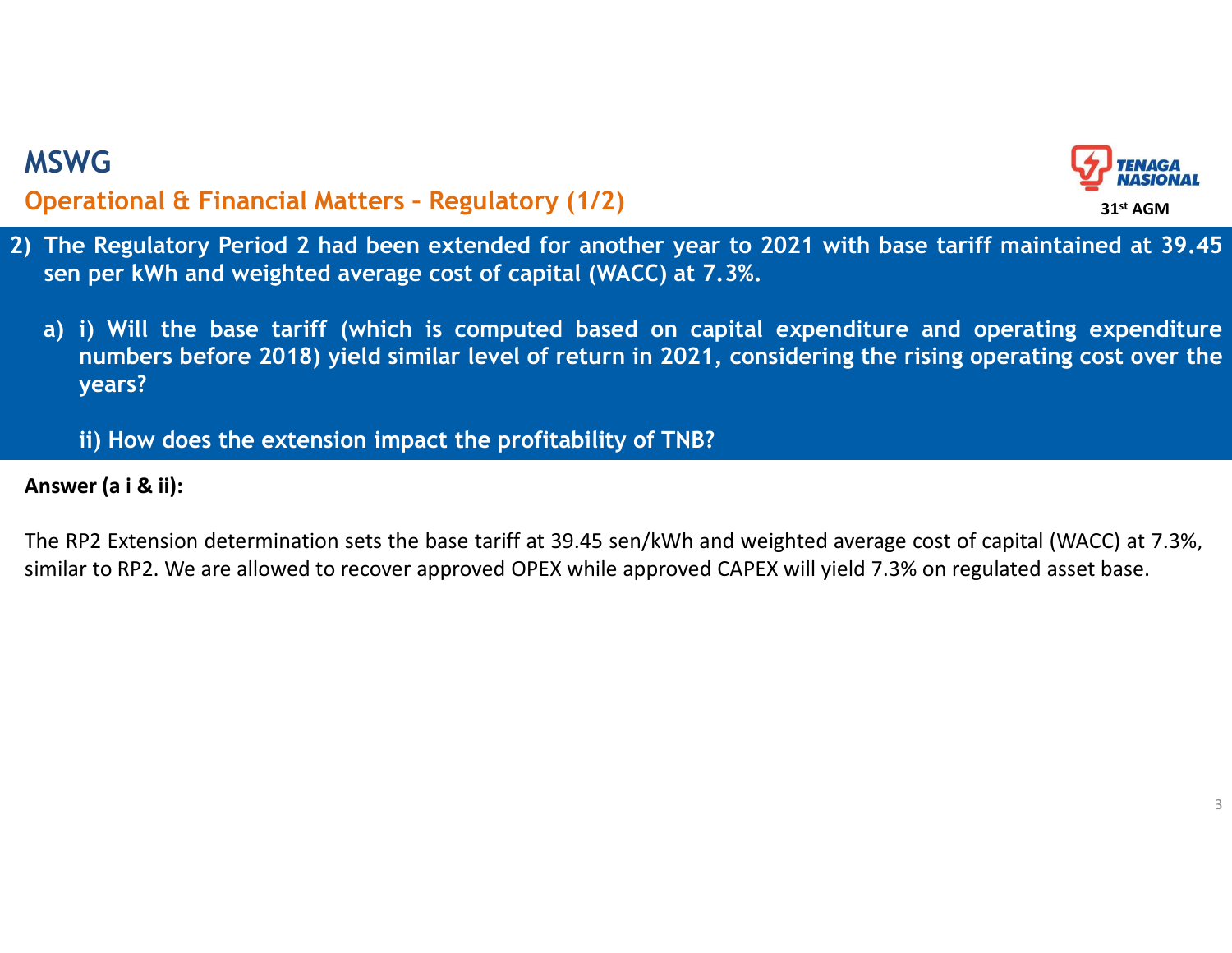

# **MSWG**<br> **Deperational & Financial Matters - Regulatory (2/2)**<br>
b) What are key salient points in TNB's RP3 proposal submission to the Energy Commission on 26 February<br>
2021?<br>
swer: 2021? MSWG<br>Operational & Financial Matters - Regulatory (2/2)<br>b) What are key salient points in TNB's RP3 proposal submission to the Energy Co<br>2021?

## Answer:

MSWG<br>
Operational & Financial Matters - Regulatory (2/2)<br>
b) What are key salient points in TNB's RP3 proposal submission to the Energy Commission on 26 February<br>
2021?<br>
Answer:<br>
We have submitted our RP3 proposal on 26<sup>t</sup> MSWG<br>
Operational & Financial Matters - Regulatory (2/2)<br>
b) What are key salient points in TNB's RP3 proposal submissic<br>
2021?<br>
Answer:<br>
We have submitted our RP3 proposal on 26<sup>th</sup> February 2021. Currently, we<br>
unable to MSWG<br> **Operational & Financial Matters - Regulatory (2/2)**<br> **b)** What are key salient points in TNB's RP3 proposal submission to the Energy Commis:<br>
2021?<br>
We have submitted our RP3 proposal on 26<sup>th</sup> February 2021. Curren

- 
- **i.** Fair regulated return for TNB as it is critical to ensure that the company has the ability to fund system investments.<br>
i. Fair regulated our RP3 proposal on 26<sup>th</sup> February 2021. Currently, we are in discussion with **Operational & Financial Matters - Regulatory (2/2)**<br> **b)** What are key salient points in TNB's RP3 proposal submission to the Energy Commission on 26 February<br>
2021?<br>
Answer:<br>
We have submitted our RP3 proposal on 26<sup>th</sup> **EVALUAT AND THE SET CONSUMED THE NEERT SET CONSUMISED TO A 2014 A 2021?**<br> **A 2021?**<br> **A 2021?**<br> **A 2021?**<br> **A 2021?**<br> **A 2021?**<br> **A 2021?**<br> **A** 2021?<br> **A** 2021?<br> **A** 2021?<br> **A** 2021?<br> **A** 2021:<br> **P** 2021:<br> **P** 2021:<br> **P** Statem reliability, self healing grid, deployment of smart meter, Distributed Numinston on 26 February 2021?<br>Wer:<br>Wer:<br>Were:<br>Have submitted our RP3 proposal on 26<sup>th</sup> February 2021. Currently, we are in discussion with the **Answer:**<br>We have submitted our RP3 proposal on 26<sup>th</sup> February 2021. Currently, we are in discussion with the regulator and we are<br>unable to disclose any details.<br>Among the key salient points in TNB's RP3 proposal are:<br>i. We have submitted our RP3 proposal on 26<sup>th</sup> February 2021. Currently, we are in discussion with the regulator and we are<br>unable to disclose any details.<br>Among the key salient points in TNB's RP3 proposal are:<br>i. Fair regu mave submitted our Kr-s proposal on Zo<sup>oo</sup> rebruarly 2021. Currently, we are in discussion with the regulator and we are<br>ple to disclose any details.<br>Fair regulated return for TNB as it is critical to ensure that the compa
- 
-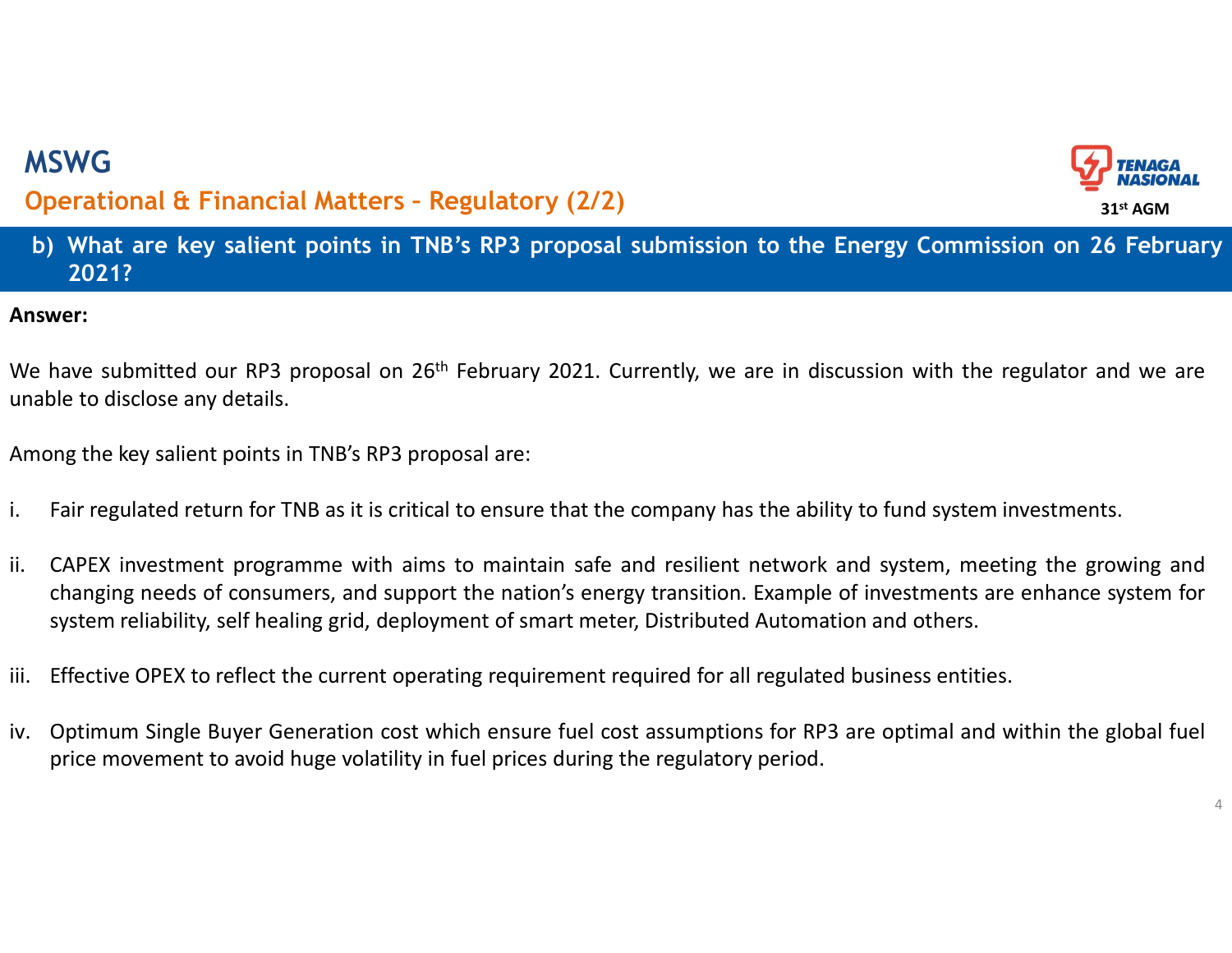

3) THE did not provide a breakdown of revenue and profit contribution from local and overseas markets.<br>3) TNB did not provide a breakdown of revenue and profit contribution from local and overseas markets.<br>3) What is the f SWG<br> **a)** The financial contribution of revenue and profit contribution from local and overseas markets.<br>
a) What is the financial contribution of overseas operations to TNB?<br>
a) What is the financial contribution of over MSWG<br>Operational & Financial Matters - International Investments (1/2)<br>TNB did not provide a breakdown of revenue and profit contribution from local and<br>a) What is the financial contribution of overseas operations to TNB?

- 
- **Current Current Current Current Current Current Current Current Current Current Current Current Current Current Current Current Current Current Current Current Current Current Current Current Current Current Current Curr ASWG**<br>**Perational & Financial Matters - International Inv**<br>**TNB did not provide a breakdown of revenue and prof<br><b>a)** What is the financial contribution of overseas oper<br>swer:<br>Currently, the contribution from our internati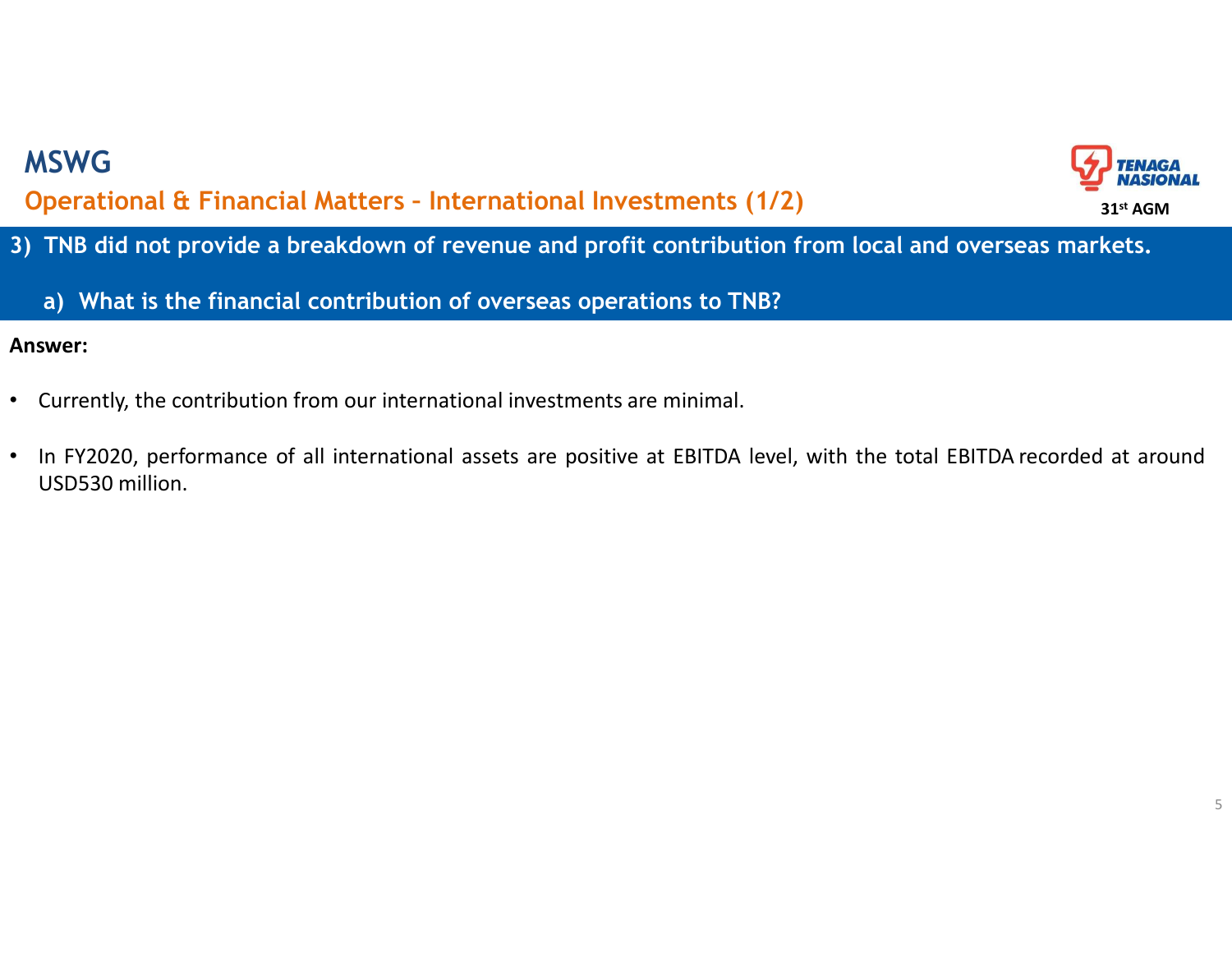# 1999)<br>3) b) How will the overseas operation fare in FY2021?<br>3) b) How will the overseas operation fare in FY2021?<br>Answer: MSWG MSWG<br>Operational & Financial Matters - International Investments (2/2)<br>) b) How will the overseas operation fare in FY2021?<br>nswer:



- **EVALUATE CONSTRANT CONSTRANT CONSTRANT CONSTRANT CONSTRANT CONSTRANT CONSTRANT CONSTRANT CONSTRANT CONSTRANT CONSTRANT CONSTRANT CONSTRANT CONSTRANT CONSTRANT ANSWER:<br>
 TNB's growing international renewable energy footp** CONG<br>
Comparational & Financial Matters - International Investments (2/2)<br>
b) How will the overseas operation fare in FY2021?<br>
Signestic and the overseas operation fare in FY2021?<br>
Signestic and the company's operating amb **international diverses has huge growth potential and resilience as the world shifts of the company's operating ambitions, with the company aiming to deliver 8,300MW of installed renewable energy capacity by 2025. TNB stro** SWG<br> **SERVENT DEVALUATE CONTEXT CONTEXT CONTEXT CONTEXT CONTEXT CONTEXT CONTEXT ON A SUMPLE OF THE OF THE OF THE OF<br>
SUMPLE STEAD IN THE OF THE OF THE OF THE OF THE OF THE OF THE OF THE OF THE OF THE OF THE OF THE OF THE O** UK/Europe and Southeast Asia. • For FY2021, The wind international Investments (2/2)<br>
UK and Southeast Asian Control of the Company's operating ambitions, with the<br>
Survey:<br>
TNB's growing international renewable energy fo Renewable Asset Company in the overseas operation fare in FY2021?<br>
Surface Asset Company in the overseas operation fare in FY2021?<br>
Surface Asset Company aiming to deliver 8,300MW of installed renewable energy capacity by **EXPERIMENT THE EXPERIME INTERT CONDUCT THE CONDUCT THE EXPERIMENT ON THE SET THE SUPPLE THE SUPPLEM THAT THE SUPPLEM THAT THE SUPPLEM THAT THE SUPPLEM THAT THE SUPPLEM THAT THE SUPPLEM THAT THE SUPPLEM THAT THE SUPPLEM I Souther of the conservation of the FY2021?**<br> **Southern Systems** and the company's operating ambitions, with the company's growing international business has buge growth potential and resilience as the world shifts to more
-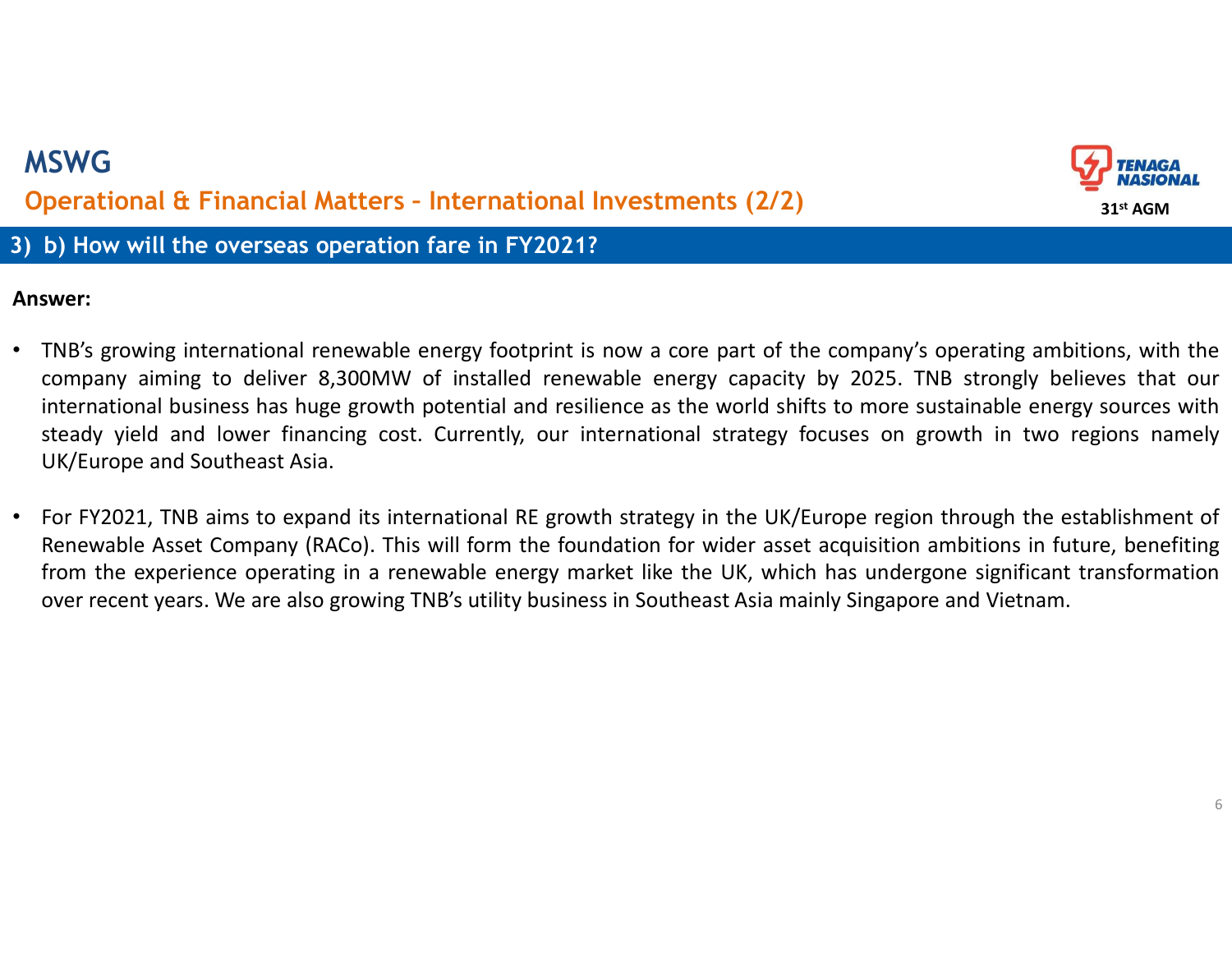

MSWG<br> **Operational & Financial Matters - ESG**<br>
4) Major local banks such as Malayan Banking Berhad and CIMB Bank Berhad have placed the environmental,<br>
social and governance agenda (ESG) as their key priority moving forwar MSWG<br>Operational & Financial Matters - ESG<br>) Major local banks such as Malayan Banking Berhad and CIMB Bank Berhad have <sub>F</sub><br>social and governance agenda (ESG) as their key priority moving forward.

SWG<br> **SERVIG PERITE AND SERVIE CONSTRANCE AND SERVIE CONSTRANCE AND SERVIE AND SERVIE AND SUPPRESS ANALY SOCIAL AND SUPPRESS ANALYSIS (SCILL AND SOCIAL AND SOCIAL AND SOCIAL AND SOCIAL AND SOCIAL AND SOCIAL AND SOCIAL AND** For instance, CIMB Bank had recently introduced its Coal Sector Guide which highlighted its commitmental,<br>For instance, CIMB Bank had recently introduced its Coal Sector Guide which highlighted its commitment to<br>phase out **EXAMPERT CONCERT CONCERT CONCERT CONCERT CONCERT CONCERT CONCERT CONCERT CONCERT CONCERT CONCERT CONCERT CONCERT CONCERT CONCERT CONCERT CONCERT CONCERT CONCERT CONCERT CONCERT CONCERT CONCERT CONCERT CONCERT CONCERT CONC SWG**<br> **on** cocal banks such as Malayan Banking Berhad and CIMB Bank Berhad have placed the environmental,<br>
Major local banks such as Malayan Banking Berhad and CIMB Bank Berhad have placed the environmental,<br>
social and **SWG**<br> **perational & Financial Matters - ESG**<br>
Major local banks such as Malayan Banking Berhad and CIN<br>
social and governance agenda (ESG) as their key priority mo<br>
For instance, CIMB Bank had recently introduced its Coal **EXALC SECT FRANCE CONSTRANCE CONSTRANCE INTEGRAL CONSTRANCE AND SURVEY THE SURVEY ON A SUGARDON MAJOR DETERMINENT SOCIAL AND SOCIAL AND SOCIAL ADDITIONAL SOCIAL AND SOCIAL AND SOCIAL THE INCREDIBLEM ON THE SOCIETY INTEGRA** G<br>
ational & Financial Matters - ESG<br>
or local banks such as Malayan Banking Berhad and CIMB Bank Berhad have placed the environmental<br>
al and governance agenda (ESG) as their key priority moving forward.<br>
instance, CIMB B <sup>4</sup>) Major local banks such as Malayan Banking Berhad and CIMB Bank Berhad have placed the environmental, social and governance agenda (ESG) as their key priority moving forward.<br>
For instance, CIMB Bank had recently intro may rocal banks such as malayan banking bernad and Clms bank bernad nave placed the environmental,<br>social and governance agenda (ESG) as their key priority moving forward.<br>For instance, CIMB Bank had recently introduced it social and governance agenda (ESO) as their key priority moving forward.<br>
For instance, CIMB Bank had recently introduced its Coal Sector Guide which highlighted its commitment to<br>
phase out coal from its portfolio by 2040

- phase out coal from its portrollo by 2040, Under the<br>on coal as a fuel source are expected to provide a<br>their power mix.<br>a) Has the increasing adoption of the ESG agenda<br>globally in their lending and investing exercises af
-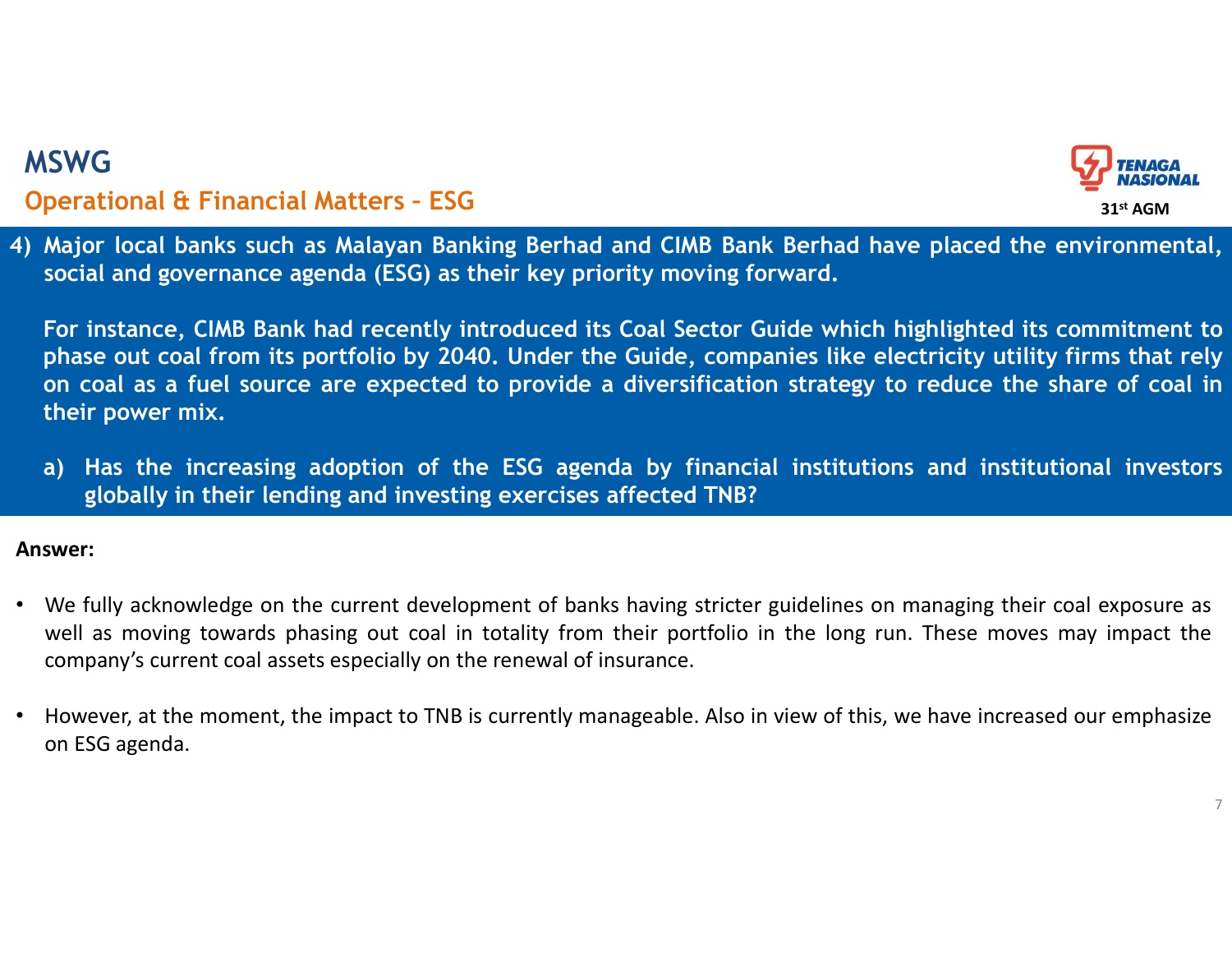# 4) MSWG<br> **4)** Deperational & Financial Matters - ESG<br>
4) b) How will TNB manage this risk and mitigate the impact arising from this paradigm shift?<br>
Answer:<br>
4) TNB Board of Directors is aware of the importance of ensuring MSWG MSWG<br>Operational & Financial Matters - ESG<br>) b) How will TNB manage this risk and mitigate the impact arising from this paradigr<br>nswer:



Answer:

THE Board of Directors is aware of the importance of ensuring sustainability and ESG is integrated in the strategic direction of<br>THE Board of Directors is aware of the importance of ensuring sustainability and ESG is integ the organization. The impact arising from this paradigm shift?<br>
(a) b) How will TNB manage this risk and mitigate the impact arising from this paradigm shift?<br>
Answer:<br>
TNB Board of Directors is aware of the importance of **CONTROVIGENT CONTROVIDED CONTROVIDED CONTROVIDED CONTROVIDED CONTROVIDED**<br> **ADDED**<br> **ADDED**<br> **ADDED**<br> **ADDED**<br> **ADDED**<br> **ADDED**<br> **ADDED**<br> **ADDED**<br> **ADDED**<br> **ADDED**<br> **ADDED**<br> **ADDED**<br> **ADDED**<br> **ADDED**<br> **ADDED**<br> **ADDED**<br> **A**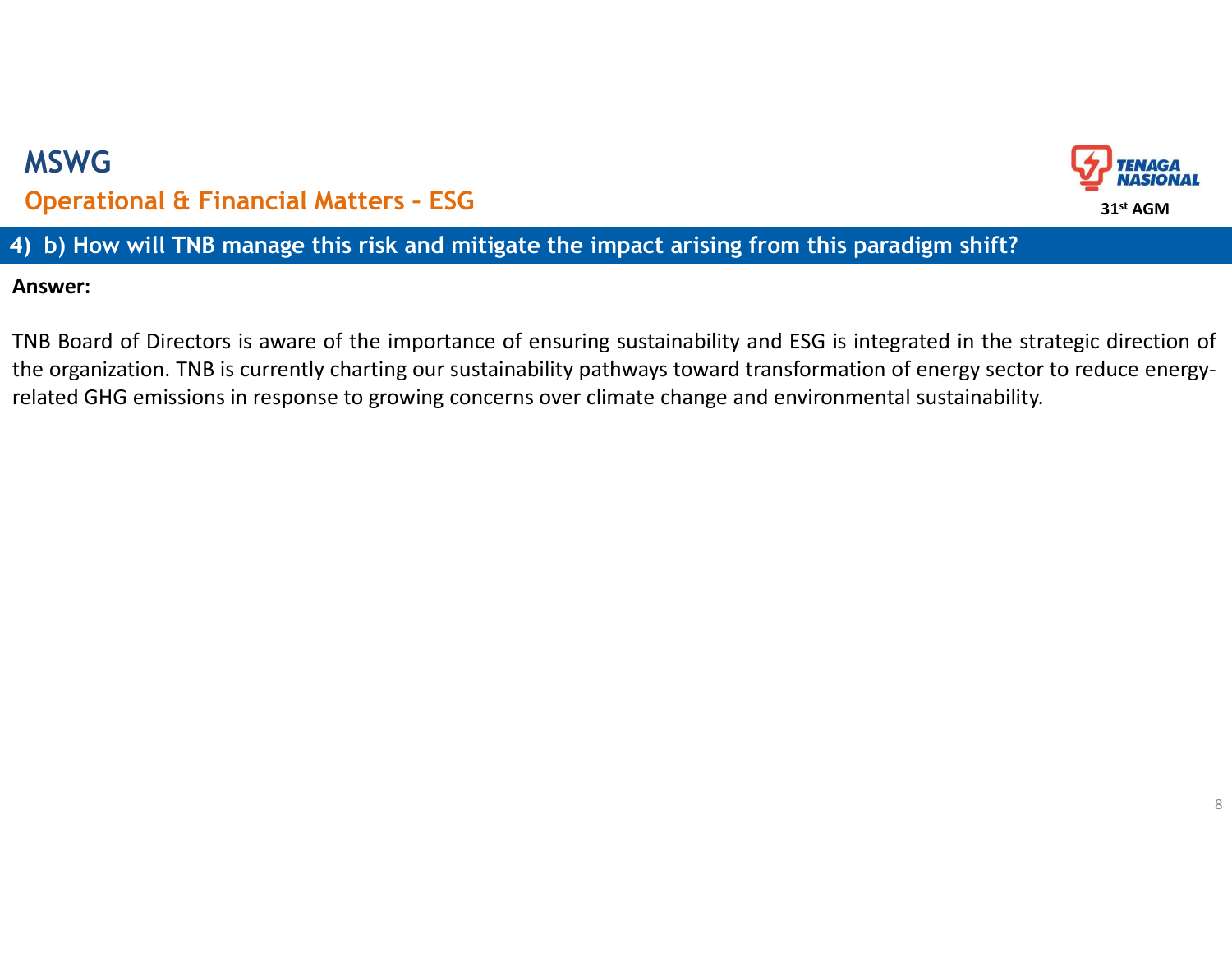

- SENG<br>
Special Acters ESG<br>
Some major power producers globally have announced their commitment to achieving a net zero carbon<br>
emission target.<br>
a) Being the largest power producer in Malaysia, when will TNB follow suit t MSWG<br>Operational & Financial Matters - ESG<br>) Some major power producers globally have announced their commitment to ach<br>emission target.
	- SWG<br>Perational & Financial Matters ESG<br>Some major power producers globally have announced<br>emission target.<br>a) Being the largest power producer in Malaysia, when<br>in upholding the environmental sustainability agenda a) Being the largest power producers globally have announced their commitment to achieving a net zero carbon emission target.<br>
	a) Being the largest power producer in Malaysia, when will TNB follow suit to demonstrate its c
- **VG**<br> **Regional & Financial Matters ESG**<br> **Region target,**<br> **Region target,**<br> **Being the largest power producer in Malaysia, when will TNB follow suit to demonstrate its<br>
in upholding the environmental sustainability age b**) ET EXECT EXECT FOR DETAINMENT CONDUCTED TRIMATE SOME major power producers globally have announced their commitment to achieving a net zero carbon emission target.<br>
A Being the largest power producer in Malaysia, when emissions as well as implemential political as implemented their commitment to achieving a net zero carbon arget,<br>assion target, the largest power producer in Malaysia, when will TNB follow suit to demonstrate its commitme (G)<br>
152 of Iarland Committeen Fourth and their commitment to achieving a net ze<br>
152 of Iarlyce prover producer in Malaysia, when will TNB follow suit to demonstrate its continupholding the environmental sustainability ag **Answer (a & b):**<br>
The one major power producers globally have announced their commitment to achieving a net zero carbon<br>
emission target.<br>
a) Being the largest power producer in Malaysia, when will TNB follow suit to dem 5) Some major power producers globally have announced their commitment to achieving a net zero carbon emission target.<br>
• The largest power producer in Malaysia, when will TNB follow suit to demonstrate its commitment in u emissions in response to growing concerns in Malaysia, when will TNB follow suit to demonstrate its commitment<br>
in upholding the environmental sustainability agenda?<br>
b) Moving forward, TNB is looking into setting targets

- 
-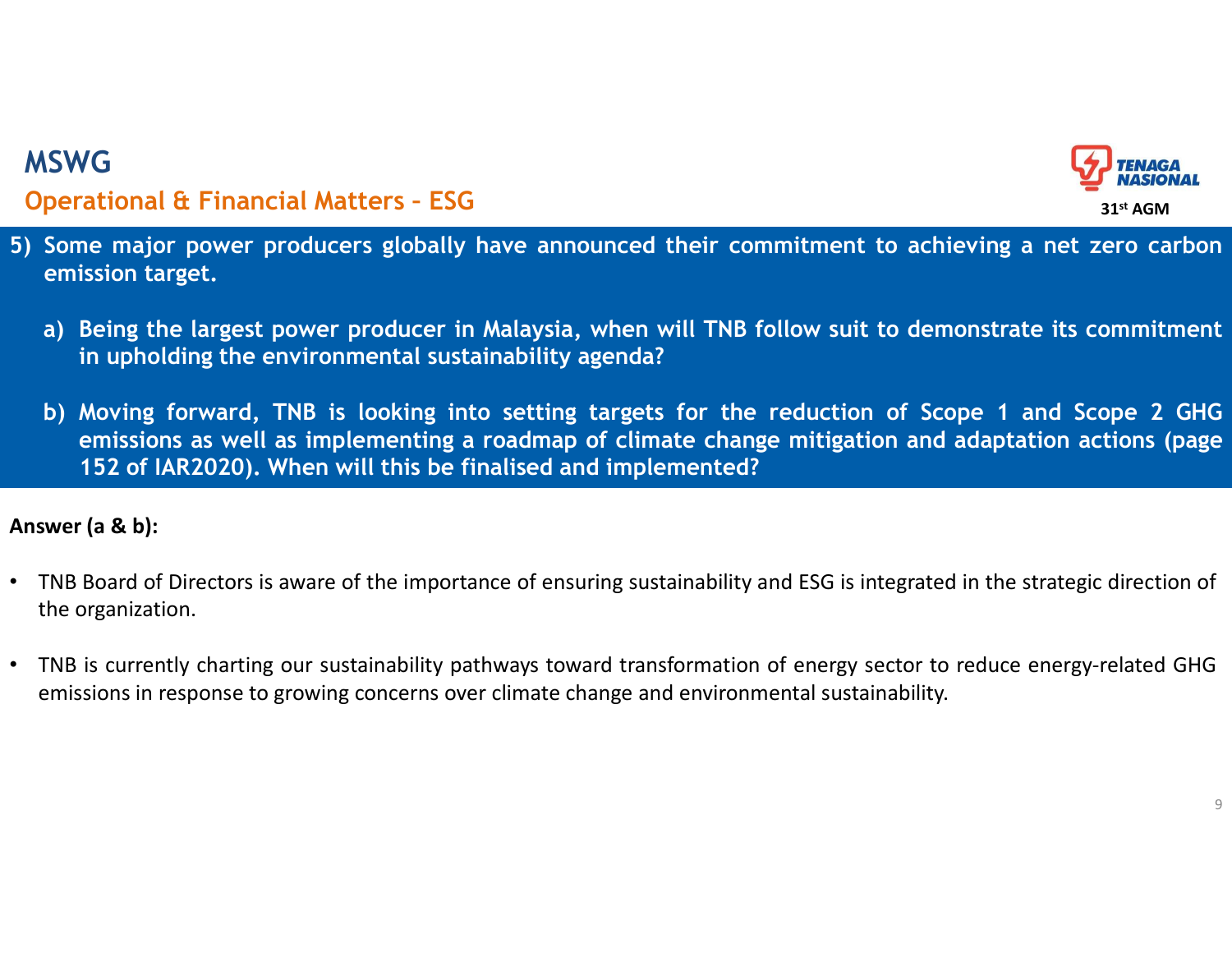

6) MSWG<br> **Operational & Financial Matters - Borrowings**<br>
6) TNB's short-term borrowings rose 84% to RM6.4 billion from RM3.48 billion in FYE2019 (page 176 of IAR2020).<br>
What are the reasons for the significant increase? IAR2020). SWG<br>perational & Financial Matters - Borrowings<br>TNB's short-term borrowings rose 84% to RM6.4 billion from RM3.48 billion in FY<br>JAR2020).<br>What are the reasons for the significant increase?<br>swer:<br>e significant increase in t The significant increase in the significant increase?<br>The significant increase in the significant increase?<br>Answer:<br>The significant increase in the short term borrowings is mainly due to the classification of the RM2.0 bil MSWG<br>
Operational & Financial Matters - Borrowings<br>
5) TNB's short-term borrowings rose 84% to RM6.4 billion from RM3.48 billion ir<br>
IAR2020).<br>
What are the reasons for the significant increase?<br>
Answer:<br>
The significant i MSWG<br>Operational & Financial Matters - Borrowings<br>) TNB's short-term borrowings rose 84% to RM6.4 billion from RM3.48 billion i<br>IAR2020).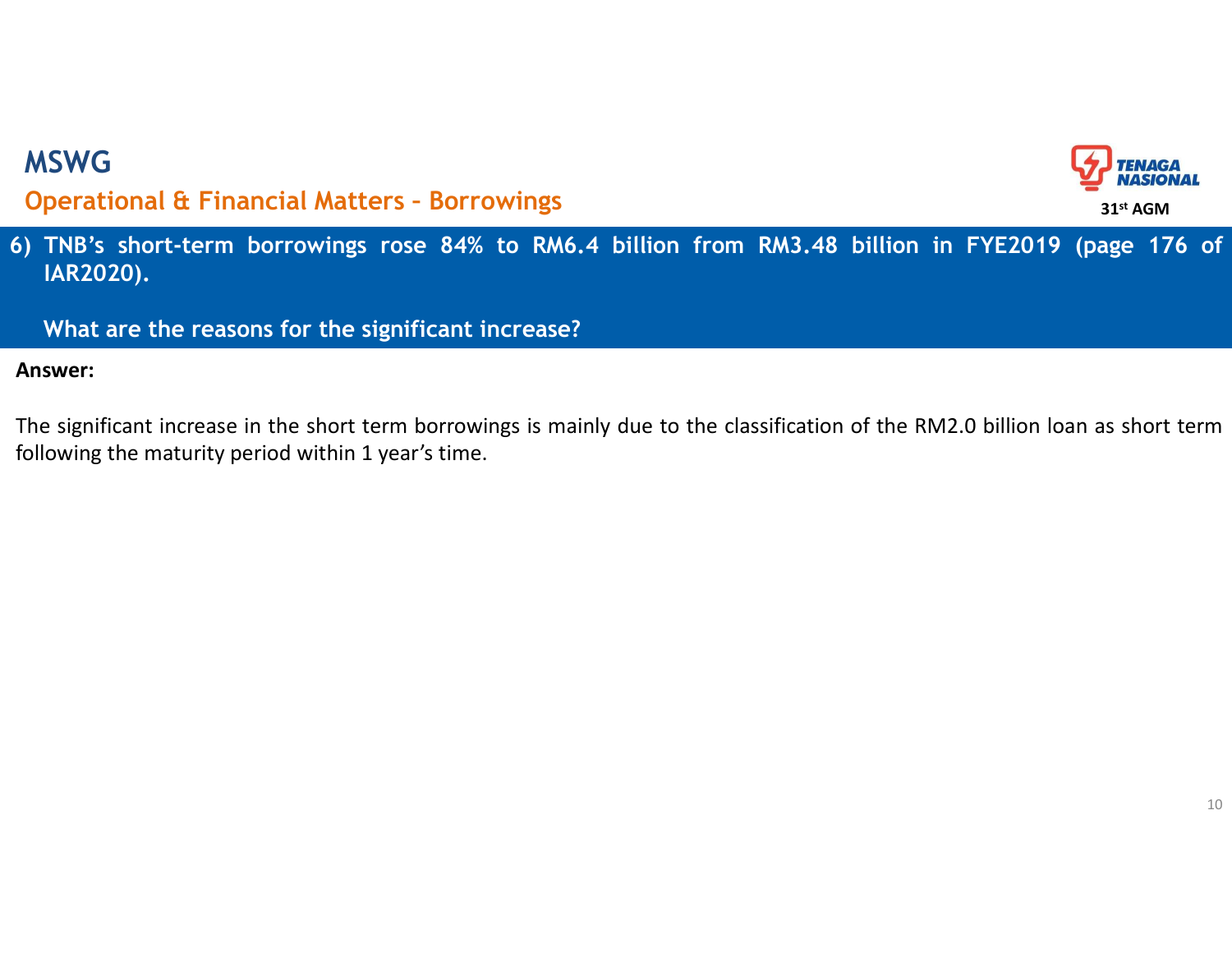

THE CONSIDENTIAL Operational & Financial Matters - Impairment<br>
7) TNB's impairment losses on trade receivables jumped 110% to RM576.4 million in FY2020 from RM274.2<br>
million in FY2019 (page 311, Note 46 (b)(i), Financial S SWG<br>
perational & Financial Matters - Impairment<br>
TNB's impairment losses on trade receivables jumped 110% to RM576.4 million in FY2020 from RM274.2<br>
million in FY2019 (page 311, Note 46 (b)(i), Financial Statement, IAR202 SWG<br>
perational & Financial Matters - Impairment<br>
TNB's impairment losses on trade receivables jumped 110% to RM576.4 million in FY2020 from RM274.2<br>
million in FY2019 (page 311, Note 46 (b)(i), Financial Statement, IAR202 SWG<br>perational & Financial Matters - Impairment<br>TNB's impairment losses on trade receivables jumped 110% to RM576.4 million in F<br>million in FY2019 (page 311, Note 46 (b)(i), Financial Statement, IAR2020).<br>Will the level of • During Financial Matters - Impairment<br>
• The Viennament Supplement Supplement For trade receivables jumped 110% to RM576.4 million in FY2020 from RM274.2<br>
• Million in FY2019 (page 311, Note 46 (b)(i), Financial Stateme MSWG<br>Operational & Financial Matters - Impairment<br>) TNB's impairment losses on trade receivables jumped 110% to RM576.4 million<br>million in FY2019 (page 311, Note 46 (b)(i), Financial Statement, IAR2020).

- 
- MSWG<br> **Operational & Financial Matters Impairment**<br>
7) TNB's impairment losses on trade receivables jumped 110% to RM576.4 million in FY2020 from RM274.2<br>
million in FY2019 (page 311, Note 46 (b)(i), Financial Statement **Examplement CEV is all the businesses on trade receivables jumped 110% to RM576.4 million in FY2020 from RM274.2 million in FY2019 (page 311, Note 46 (b)(i), Financial Statement, IAR2020).<br>
Will the level of impairment l** Branchian Covid-19 simpation. The level of impairment<br>The simpairment losses on trade receivables jumped 110% to RMS76.4 million in FY2020 from RM274.2<br>The lition in FY2019 (page 311, Note 46 (b)(i), Financial Statement, I TNB's impairment losses on trade receivables jumped<br>million in FY2019 (page 311, Note 46 (b)(i), Financial St<br>Will the level of impairment losses on trade receivable<br>bill payment default rate to increase in FY2021?<br>swer:<br>D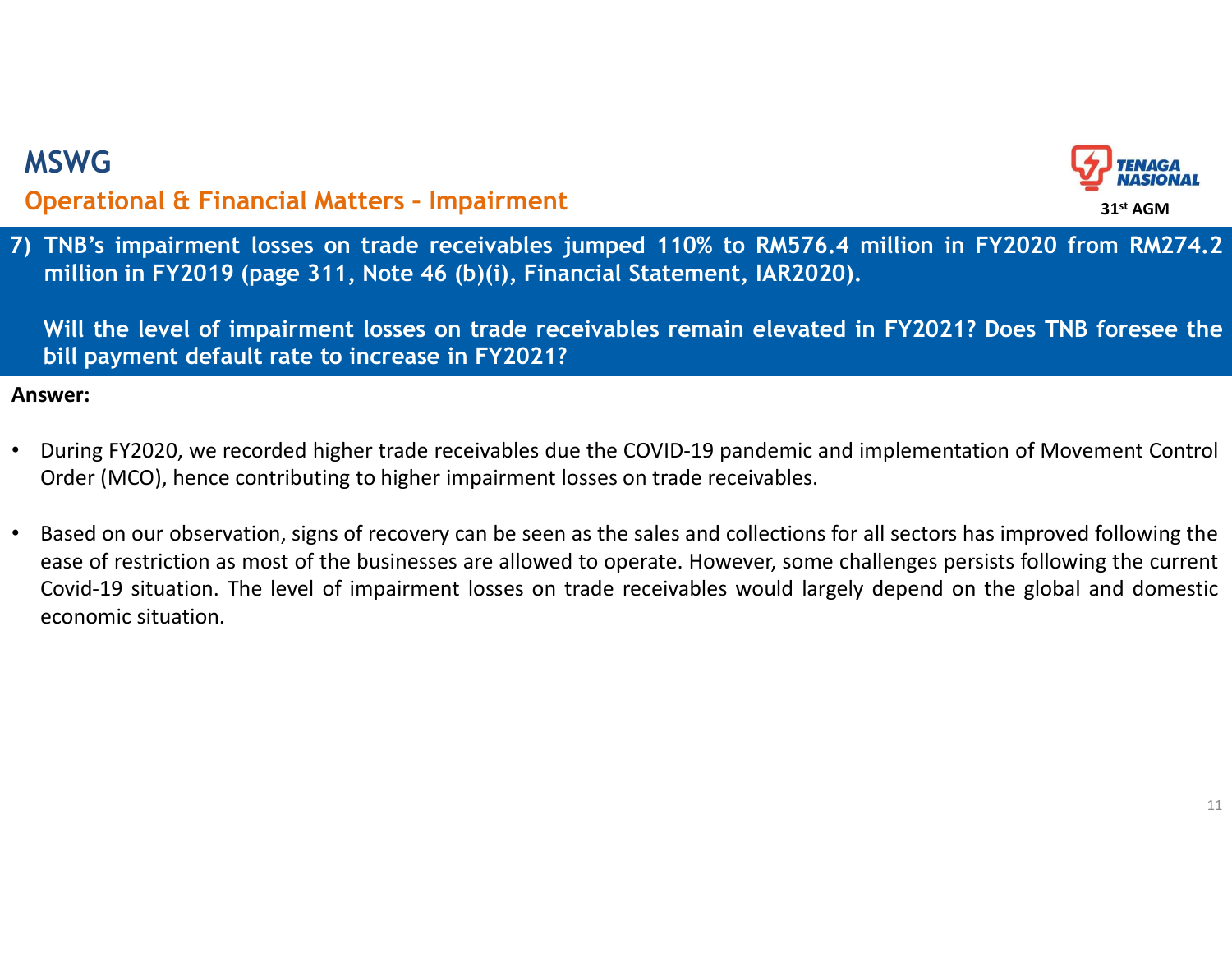## Corporate Governance Matters (1/2)



SWG<br> **Existed Corporate Governance Matters (1/2)**<br>
8) TNB seeks shareholders' approval for the proposed grant and allotment of up to 4,400 TNB Shares to Ms.<br>
Noor Liyana binti Baharin (being person connected to TNB's Presi SWG<br> **STAGE COVETTER COVETTER COVETTER (1/2)**<br>
THE seeks shareholders' approval for the proposed grant and allotment of up to 4,400 TNB Shares to Ms.<br>
Noor Liyana binti Baharin (being person connected to TNB's President/C THE LONG<br>
THE LONG COVERAGE COVERANCE COVERANCE COVERANCE THE SERVICE OF THE SERVICE OF THE SERVICE OF THE SAME THANGE<br>
THE LONG TERM INCENTIVE Plan (LTIP) for the Eligible Employees of TNB and its subsidiaries and executi SWG<br>
SWG<br>
orporate Governance Matters (1/2)<br>
TNB seeks shareholders' approval for the proposed grant<br>
Noor Liyana binti Baharin (being person connected to TNB<br>
the Long Term Incentive Plan (LTIP) for the Eligible Empl<br>
dir SWG<br> **CONTRIGE CONSTANT ARENT CONTABE SETT ASSESS AND ARENT CONTABE SERVIS ARENT THE SERVIS SAMELY ARENT ARENT ARENT<br>
THE BEST SERVIS SHARE IN (LTIP) for the Eligible Employees of TNB and its subsidiaries and executive<br>
d** THIP? SWE<br>
THIP seeks shareholders' approval for the proposed grant and allotment of up to 4,400 TNB Shares to Ms.<br>
Noor Liyana binti Baharin (being person connected to TNB's President/CEO Datuk Ir. Baharin bin Din) under<br> **EXECT MOBE COVERT WAS COMPTAINE COVERT ALL CONDUCED**<br> **FIRSH SHARE COVERT SHARE SHARE SHARE SHARE SHARE SHARE SHARE SHARE SHARE SHARE SHARE SHARE SHARE SHARE SHARE SHARE SHARE SHARE SHARE SHARE SHARE SHARE SHARE SHARE SHA** SWG<br>
SWG<br>
STONG STONG THE STONG STONG STATE SUPPOSED THE BUT THE STATE STATE STATE STATE STATE STATE STATE STATE STATE<br>
STATE LONG THE LONG TERM STATE LONG STATE UP ON MAT ARE LONG STATE UP ON MAT Are the assessments condu **EVENT THE COVERT COVERT SHARE (TITE)**<br>
IN Seeks shareholders' approval for the proposed grant and allotment of up to 4,400 TNB Shares to Ms.<br>
Noor Liyana binti Baharin (being person connected to TNB's President/CEO Datuk **EXECT SHARES (PROTAGE SHARES (PROTAGE)**<br> **Shares Shareholders'** approval for the proposed grant and allotment of up to 4,400 TNB Shares to Ms.<br>
Noor Liyana birti Baharin (being person connected to TNB's President/CEO Datu the Long Term Incentive Plan (LTIP) for the Eligible Employees c<br>directors of TNB.<br>What are the assessments conducted by the LTIP Committee on Ms<br>the LTIP? What are the KPIs attained by Ms. Noor Liyana to be qual<br>swer:<br>TNB

- -
	-
-